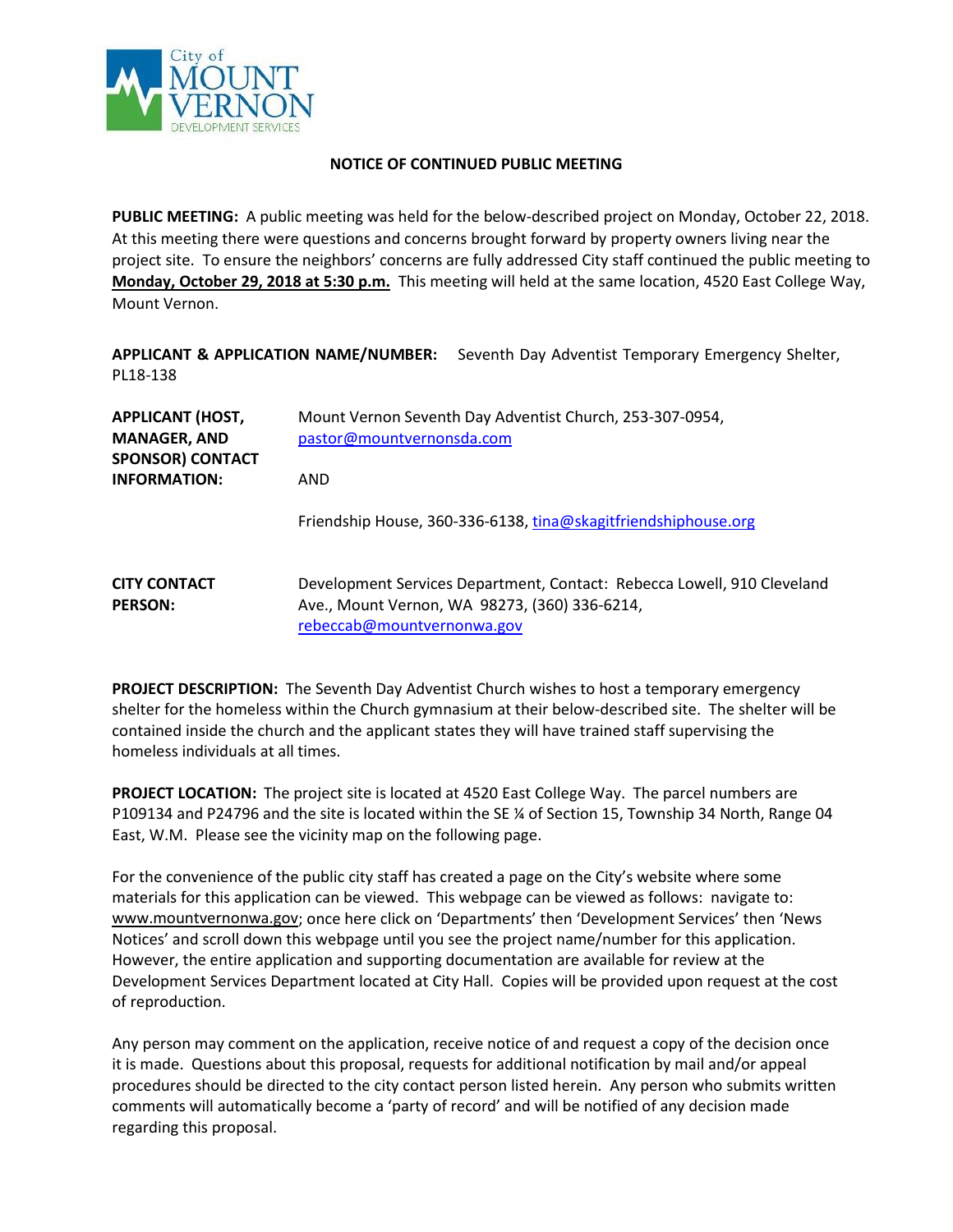# **VICINITY MAP**

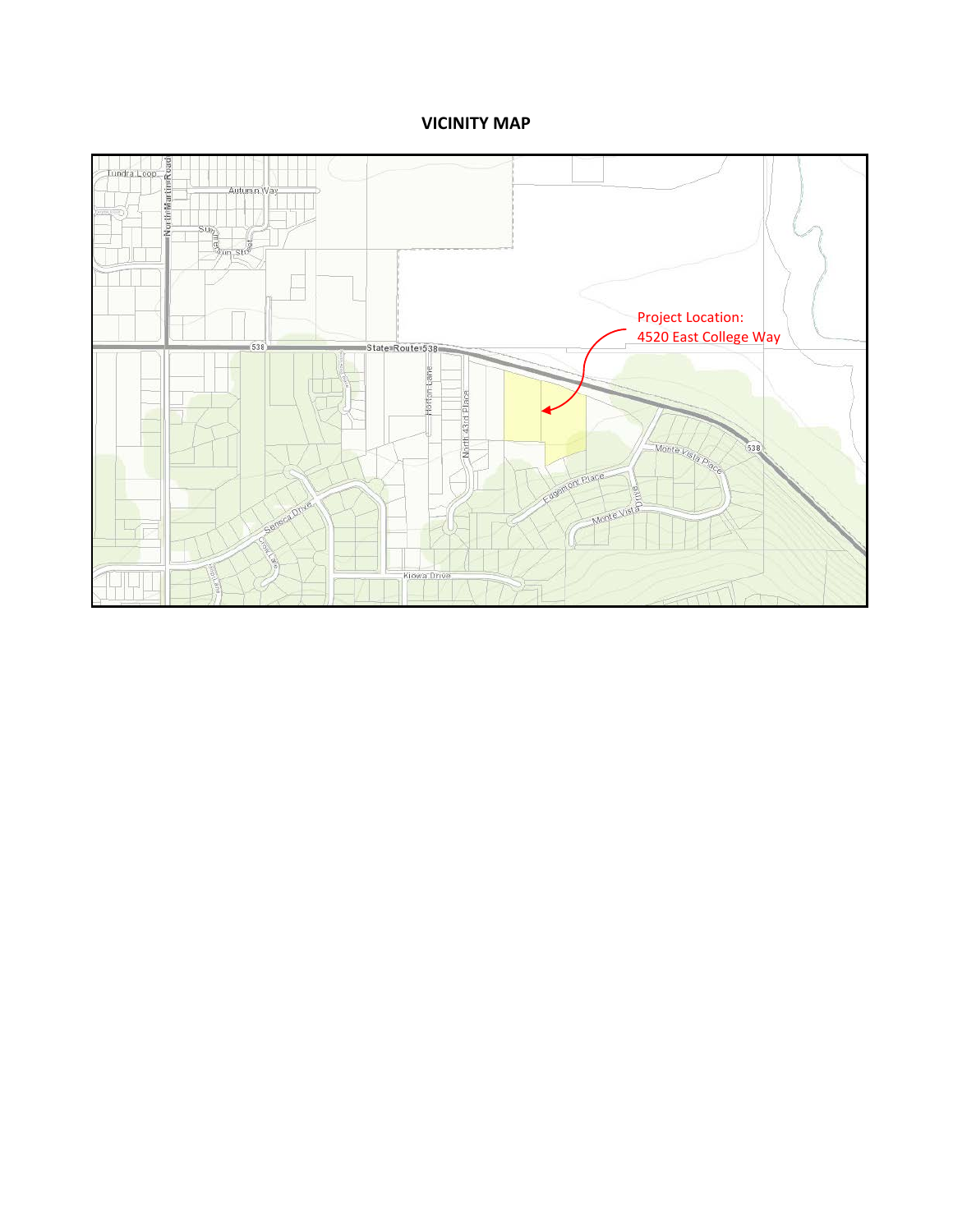

### **NOTICE OF APPLICATION & NOTICE OF PUBLIC MEETING**

This Notice of Application is being posted and sent to those property owners who are located within 600 feet of the project site described within this notice.

**DATE:**  $\begin{array}{|c|c|c|c|c|c|}\n\hline\n\text{October 8, 2018} & \text{October 8, 2018} \\
\hline\n\end{array}$ 

**APPLICATION NAME:** Seventh Day Adventist Temporary Emergency Shelter

**PROJECT DESCRIPTION:** The Seventh Day Adventist Church wishes to host a temporary emergency shelter for the homeless within the Church gymnasium at their below-described site. The shelter will be contained inside the church and the applicant states they will have trained staff supervising the homeless individuals at all times.

City staff has created a page on the City's website where the materials for this application can be viewed. This webpage can be viewed as follows: navigate to: [www.mountvernonwa.gov;](http://www.mountvernonwa.gov/) once here click on 'Departments' then 'Development Services' then 'News Notices' and scroll down this webpage until you see the project name/number for this application.

| <b>ENCAMPMENT HOST:</b>                   | <b>ENCAMPMENT MANAGER &amp; SPONSOR:</b>   |  |
|-------------------------------------------|--------------------------------------------|--|
| Mount Vernon Seventh Day Adventist Church | Skagit Valley Hospitality Association, dba |  |
|                                           | Friendship House                           |  |
| 4520 East College Way                     | P.O. Box 517                               |  |
| Mount Vernon, WA 98273                    | Mount Vernon, WA 98273                     |  |
| 253-307-0954                              | 360-336-6138                               |  |
| pastor@mountvernonsda.com                 | tina@skagitfriendshiphouse.org             |  |

**PROJECT LOCATION:** The project site is located at 4520 East College Way. The parcel numbers are P109134 and P24796 and the site is located within the SE ¼ of Section 15, Township 34 North, Range 04 East, W.M. Please see the vicinity map below.

**PUBLIC MEETING:** A public meeting to provide information and answer questions will be held on this application on **MONDAY, OCTOBER 22, 2018 AT 5:30 P.M.** at the Seventh Day Adventist Church (4520 East College Way, Mount Vernon)

Comments on the Notice of Application must be submitted, in writing, no later than **5:00 P.M. ON OCTOBER 25, 2018.** Comments should be as specific as possible. Any person may comment on the application, receive notice of and request a copy of the decision once it is made. Questions about this proposal, requests for additional notification by mail and/or appeal procedures should be directed to the contact person listed herein. Any person who submits written comments will automatically become a 'party of record' and will be notified of any decision made regarding this proposal.The application and supporting documentation are available for review at the Development Services Department located at City Hall. Copies will be provided upon request at the cost of reproduction.